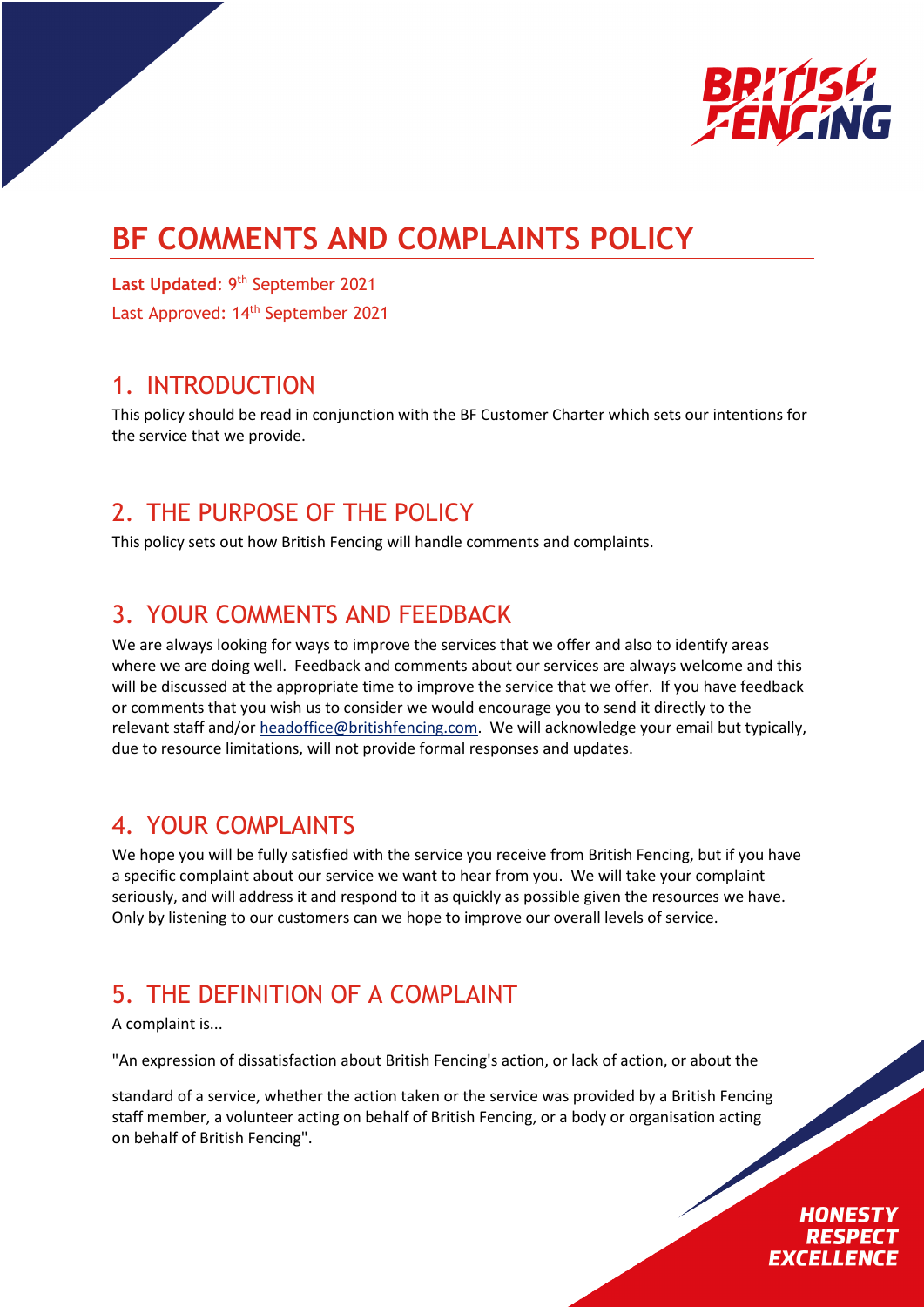A complaint is not...

An initial request for a service to be delivered within a published timescale, except where the consequential actions of British Fencing mean the definition of complaint, as defined above, are met.

#### **Complaints we can't help with**

Generally speaking we will not be able to consider your complaint:

- If you wish to make it anonymously
- If you wish to disagree with one of our published policies
- If you wish to disagree with Home Country Association policies
- If you wish to disagree with wider government policy
- If you wish to disagree with a decision that was reached properly and in accordance with our policies and procedures
- If you wish to disagree with a refereeing decision

You are at any time welcome to provide feedback on these matters which will be dealt with as in Section 3.

# 6. WHO CAN MAKE A COMPLAINT?

Any member of the public or their representatives, staff, businesses, public and voluntary bodies can make a complaint about, or to, British Fencing.

# 7. HOW TO SEND YOUR COMPLAINT

You can send us your complaints on our service, which we will deal with confidentially, by telephone, online or in writing. Complaints should be made within 90 days of the incident giving rise to your concern. We may, at our discretion consider complaints raised after 90 days if there has been an understandable reason for the delay

### *7.1 INFORMAL COMPLAINTS*

#### **By telephone**

Please call 0208 742 3032 and speak to a member of the Customer Services team.

#### **In writing**

Please email us, contacting the member of staff or volunteer in question and ask them to help you to resolve the matter. If you are unsure which member of staff or volunteer to contact, please email headoffice@britishfencing.com or write to:

British Fencing Head Office, 1 Baron's Gate, 33-35 Rothschild Road, London W4 5HT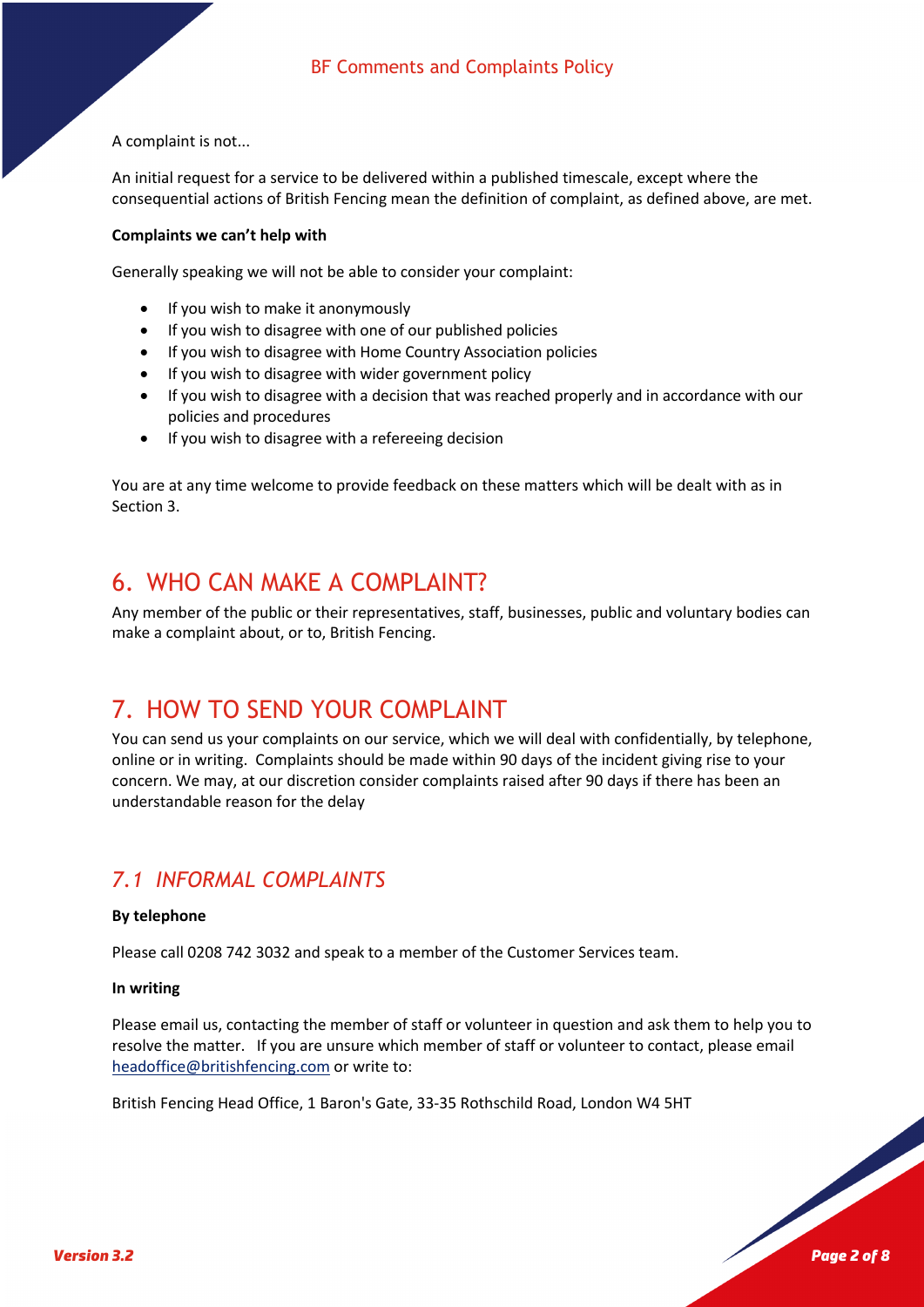### *7.2 FORMAL COMPLAINTS*

#### **Online**

Formal complaints should be submitted using the Formal Complaints form found on the BF website Contact Us page.

### 8. WHAT WE NEED TO KNOW

To help us investigate your complaint, please provide as much of the following information as possible when you contact us:

- Whether it is an original complaint, or a follow-up to a reply you were not satisfied with
- A clear description of the complaint and *what you would like us to do to sort things out*
- Details of any relevant membership number, license numbers and/or other reference numbers relating to any contacts you may previously have had with British Fencing on this subject (for example when calling our telephone service, or sending an email to volunteers or staff members)
- Your full postal address, telephone number (including dialling code), and email address if you have one.
- We may need to contact other parties in order to properly investigate your complaint. If you do not wish us to do so, or you wish to remain anonymous during these investigations, you must tell us although we reserve the right to refer serious matters to relevant enforcement authorities at any time.

# 9. WHAT HAPPENS NEXT?

The following information sets out how we will handle your complaint and explains how we will seek to provide you with a satisfactory response.

#### **Informal complaint**

We hope that most complaints can be settled quickly and as close to the source of the problem as possible. Therefore if you are dissatisfied with a service we have provided or any other aspect of our contact with you, you should initially contact the member of staff or volunteer in question and ask them to help you to resolve the matter. If you are unsure which member of staff or volunteer to contact, please email headoffice@britishfencing.com.

The member of staff or volunteer will work with you to understand why you are dissatisfied and, if possible, take action to resolve the matter immediately and informally. If the resources are not available to resolve the matter immediately that will be explained. If it becomes apparent that informal resolution will not be possible you will be given the option to raise a formal complaint.

If you do not receive a response from the member of staff within 10 working days you should contact their line manager or the person with overall responsibility for the matter in question. This may be a member of staff or a volunteer. If you do not know who to contact please email headoffice@britishfencing.com.

We recognise that there may be circumstances under which you might prefer not to contact the member of staff/volunteer in question. In these cases you should contact the CEO in the first instance and in the event that the CEO is the member of staff, the Chair. Both can be contacted on headoffice@britishfencing.com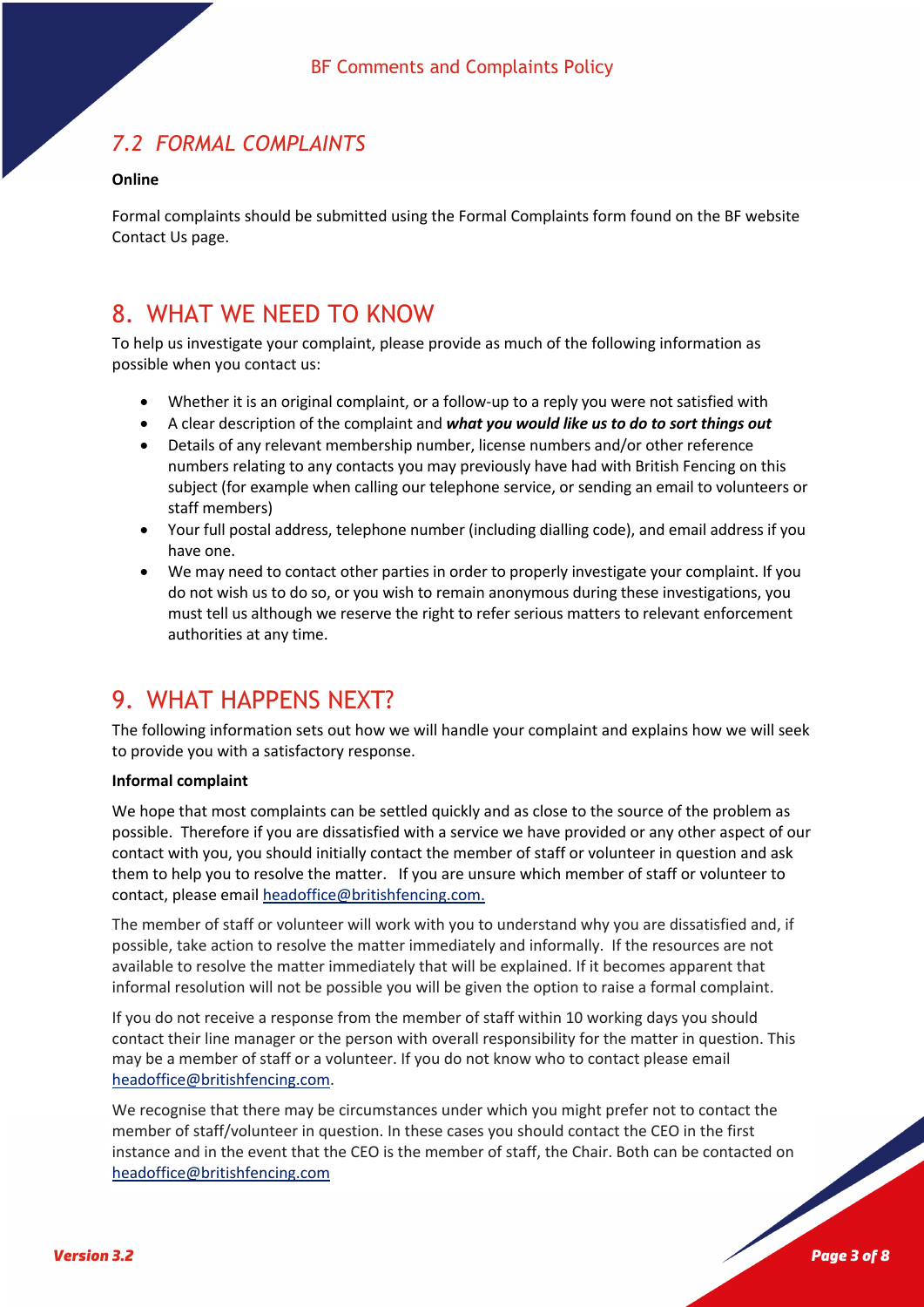#### **Formal complaint**

If after contacting the member of staff or volunteer concerned you remain dissatisfied you should complete a Formal Complaint form which can be found on the Contact Us page of the BF website <link here>

We will acknowledge your formal complaint within seven working days. We hope to provide a response within 20 working days, but if this is not possible we will explain why and give you a date by which you can expect a response.

The responsible person will look into your complaint. He or she will review the facts and consider any information you have provided us with. At the end of your formal complaint we will write to you to tell you the outcome and explain any action we propose to take.

#### **Appeal**

If your complaint is still not resolved you can ask our CEO to look into the matter. You can do this by emailing headoffice@britishfencing.com, cc'ing complaints@britishfencing.com.

The Chief Executive will review the facts, consider any information you have provided us with and also review our prior handling of your complaint. The CEO may ask the Chair, a member of the Board or an independent person to assist in reviewing your complaint.

This may take up to 20 working days depending on the complaint.

After considering your appeal the CEO will write to you to tell you the outcome and explain any action that we propose to take.

#### **Disciplinary & Grievance**

If your complaint is still not resolved you can in certain cases raise a disciplinary complaint or grievance – please contact headoffice@britishfencing.com or visit the website www.britishfencing.com for more details.

#### **Ombudsman**

If your complaint is still not resolved you can contact the British Fencing ombudsman - please contact headoffice@britishfencing.com or visit the website www.britishfencing.com for more details.

### 10. COMPLAINTS – OTHER METHODS

In the event that you raise or pursue a complaint through other methods (for example sending us legal letters, complaints on shared social media posts etc) we reserve the right to respond in any way that we feel appropriate in timescales that we deem to be appropriate, and we may not be able to respond at all.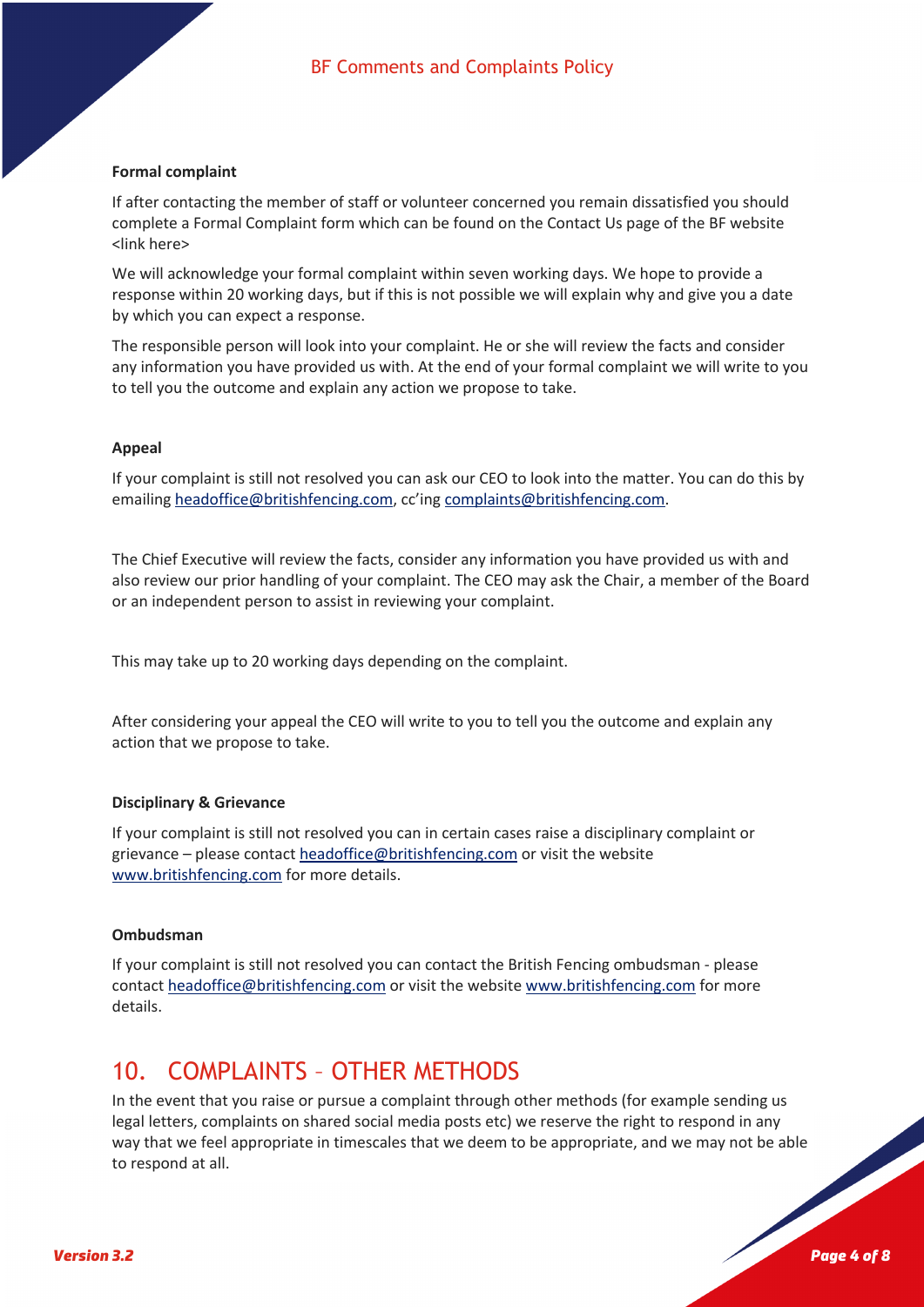### 11. CONFIDENTIALITY

All complaints are treated with confidentiality in mind. Only the CEO and the staff resolving specific complaints in each service area will be aware that a complaint has been received and is being dealt with. We will respect anonymity, with respect to complainants, but, it is better for the complainant to provide contact details, so that they can be informed of the outcome.

### 12. WHAT WE EXPECT FROM YOU

We understand that if you have a complaint you are likely to feel strongly about it. We also understand that you may feel angry, frustrated or upset by the circumstances that led to your complaint and that this may cause you to act in a way that is out of character. Nevertheless we expect you to be polite and courteous to our staff and our volunteers and we will not tolerate aggressive or abusive behaviour. There is a large amount of work in British Fencing being done by teams of volunteers and we expect complainants to respect that.

#### **Unreasonable complaints**

In most cases complaints can be dealt with quickly and simply. However, in a minority of cases complaints are pursued in unreasonable and inappropriate ways. We have no choice but to take action to protect our staff and volunteers where this is the case.

Unreasonable complaints are complaints that, because of the nature of the contact or frequency with which the complaint is pursued, hinder our ability to properly consider the matters at hand or place unwarranted demands on staff time. Unreasonable complaints may be justified grievances pursued in inappropriate ways, or they may be complaints which appear to have no substance, or which have already been fully investigated or responded to.

If we deem a complaint unreasonable we will take action that is proportionate to the nature and frequency of the complainant's contact with British Fencing. Appendix B sets out some examples. The decision to apply measures to manage unreasonable complaints will be taken by the CEO or Chair. The complainant will be informed of the measures in writing.

#### **Aggressive or Obsessive Complainants**

British Fencing wants to deal honestly and respectfully with complainants and ensure that other service users, staff or British Fencing as a whole do not suffer detriment from persons making vexatious, aggressive or obsessive complaints.

Examples of behaviour which could be defined as vexatious, aggressive or obsessive include – excessive and repeated attempts to contact staff and volunteers, pursuing multiple complaints against the organisation at the same time, making unreasonable demands of staff and volunteers, threats (including those of legal action) against staff/volunteers or the organisation, repeated raising of unreasonable complaints (see above), making multiple complaints to multiple external organisations about BF.

The CEO and Chair of British Fencing will write to complainants to inform them that their behaviour is considered to be unacceptable.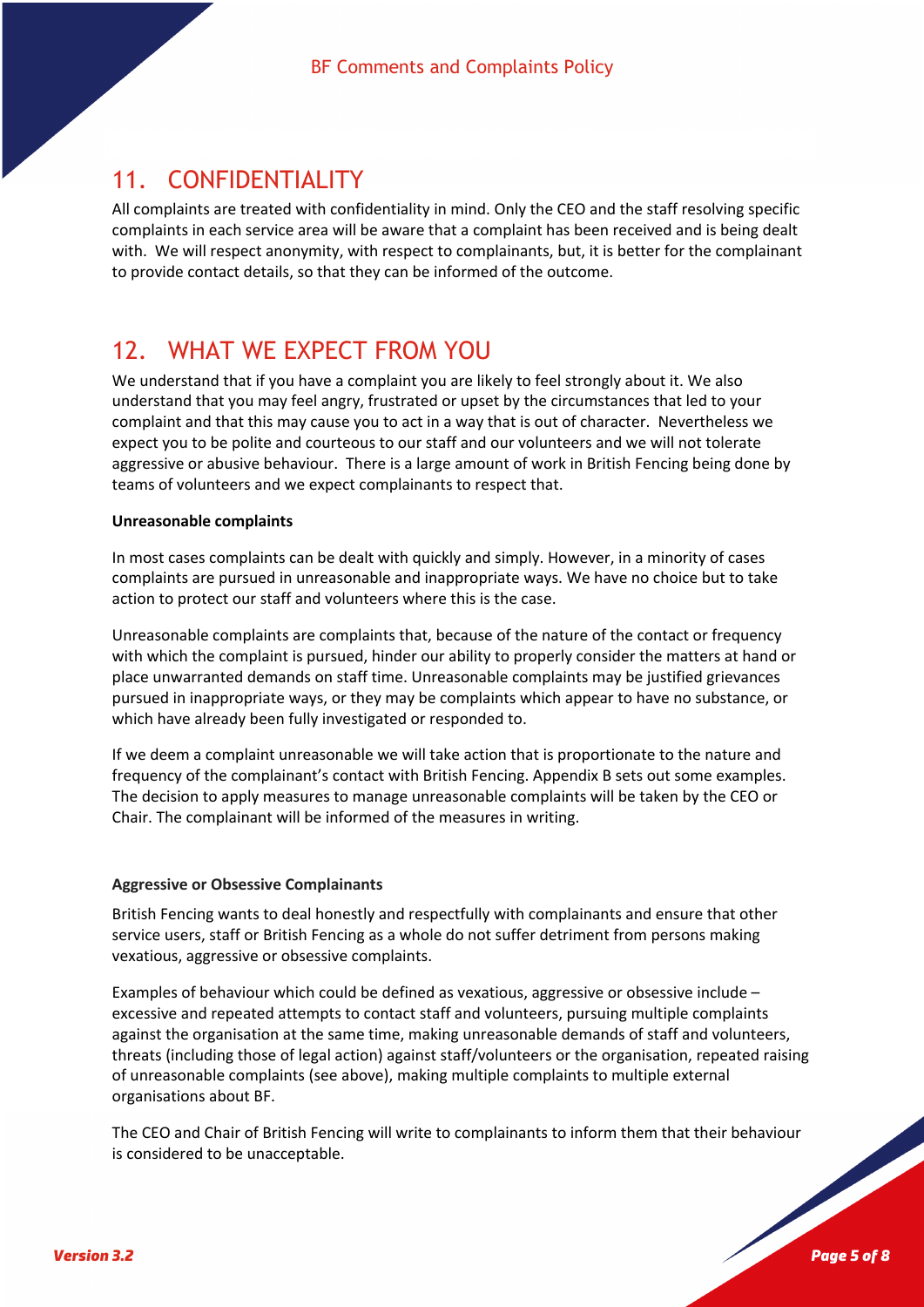If we experience aggressive, obsessive or vexatious behaviour from a complainant we will take action that is proportionate to the nature and frequency of the complainant's contact with the organisation. The decision to apply measures to manage complainants will be taken by the Chair or CEO. The complainant will be informed of the measures in writing.

If appropriate a complainant may be reported for Disciplinary proceedings.

### 13. COMPLAINTS ABOUT PARTNERS, SUPPLIERS AND SPONSORS

British Fencing recognises complaints regarding British Fencing's Partners, Suppliers, Sponsors and any organisation contracted to work for British Fencing, and will seek to resolve such complaints where they relate to British Fencing's activities and services. These complaints are useful to guide learning in future service delivery and contractual arrangements, and feedback on performance is given to Partners, Suppliers and Sponsors, on a regular basis. British Fencing will forward complaints received in respect of other organisations or appropriate bodies.

### 14. EQUALITIES STATEMENT

British Fencing aims to handle all complaints honestly and respectfully regardless of who makes a complaint. British Fencing treats all members of the community equitably and will not show bias to any particular individual or group.

### 15. MATTERS THAT ARE OUTSIDE THIS POLICY

The following matters are not included in this policy:

- Complaints which are subject to legal proceedings
- Complaints about member behaviour contrary to the British Fencing Code of Conduct (please see the Disciplinary Policy and Procedure)
- Adult statutory complaints
- Children statutory complaints

### 16. MONITORING PERFORMANCE

British Fencing enforces a staff appraisal system which includes an agreed Job Description for every member of staff, so that each member of staff has an agreed personal development plan. These plans are reviewed at least every six months. This regard for the development and training of our staff will ensure that, wherever possible, you will receive the appropriate experience in your dealings with our organisation.

We want and will actively seek feedback on the way we operate and the way we interact with our customers. These feedback procedures are defined above and will form an integral part of our ability to continually improve our service to our customers.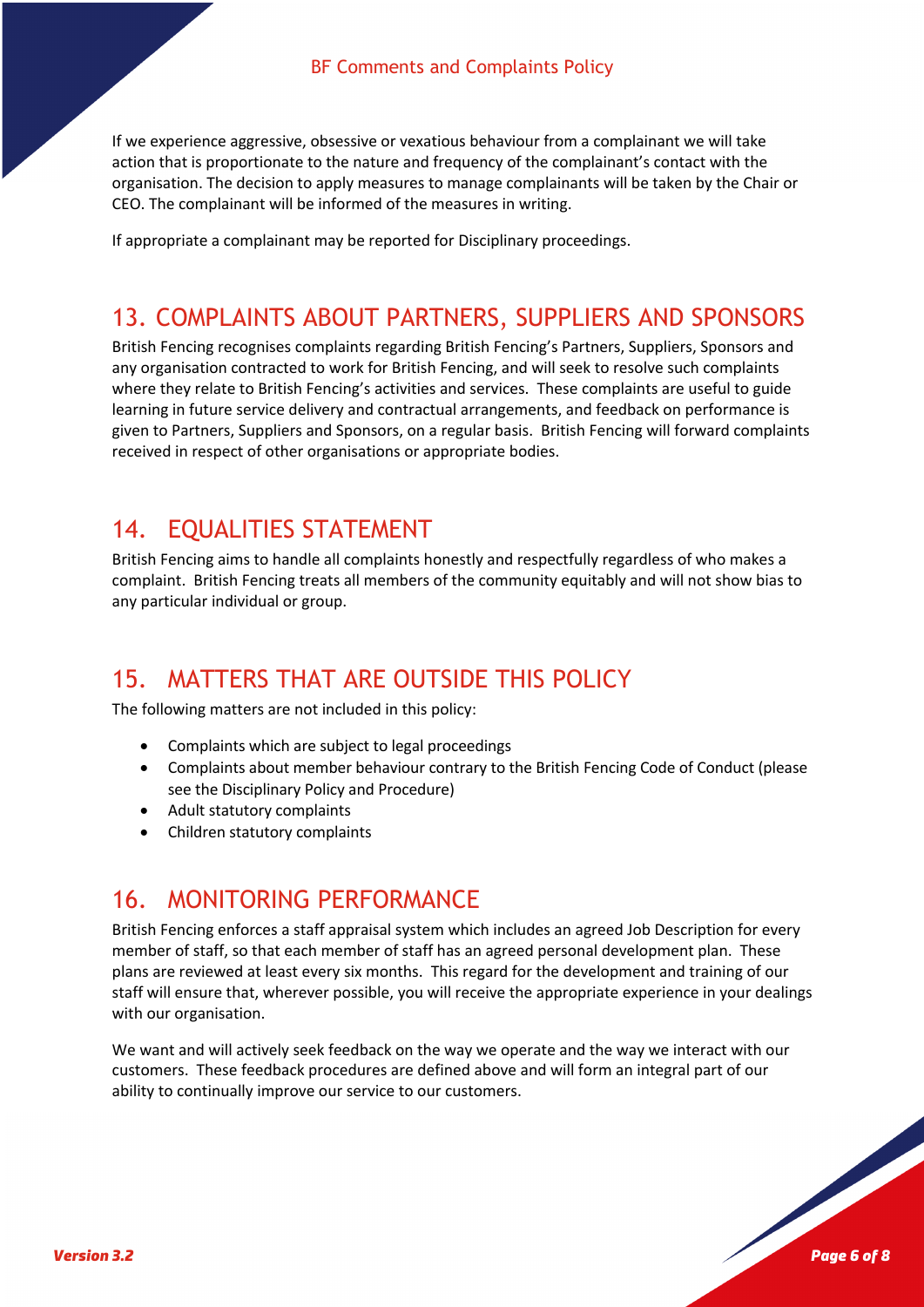# 17. APPENDIX A. COMPLAINTS REGARDING REFEREEING **DECISIONS**

It is not the role of British Fencing, after the fight is finished, to investigate individual referees' decisions or comment on whether a hit was correctly awarded. We are aware that more and more bouts are recorded on devices, however once the fight is over, the result stands. Our position is that it is the responsibility of the fencer at the time to appeal to the referee or DT as appropriate within the rules of the sport.

The only decision that will get officially referred to BF for investigation is a decision involving a Black card. This is because we use the Disciplinary Process to put in place additional sanctions if appropriate.

We may from time to time review the types of complaints and use this to feedback to/or educate our referees, either individually or as a group, with the intention of helping and supporting them as they undertake a difficult but hugely valued role in the sport of Fencing.

### 18. APPENDIX B UNREASONABLE COMPLAINTS

Here are some examples of the actions and behaviours that may lead British Fencing to deem a complaint unreasonable:

- Refusing to specify the grounds of a complaint, despite offers of assistance from staff
- Refusing to co-operate with the complaints procedure while still wishing the complaint to be resolved
- Refusing to accept that some issues are not within the remit of our complaints procedure despite having been provided with the information
- Changing the basis of the complaint while the procedure is in process
- Introducing trivial or irrelevant new information or raising large numbers of detailed but unimportant questions and insisting they are all fully answered
- Adopting a 'scattergun approach': repeatedly contacting different members of staff with different information and/or questions, or pursuing a complaint simultaneously with a number of different public bodies
- Submitting a repeat complaint once the matter has been concluded or refusing to accept a decision and repeatedly arguing a point or complaining about the decision

If we deem a complaint unreasonable we will take action that is proportionate to the nature and frequency of the complainant's contact with British Fencing which may include:

- Refusing to consider further, additional complaints about a matter currently under consideration
- Placing limits on telephone conversations or personal contact for example by limiting telephone contact to one named member of staff